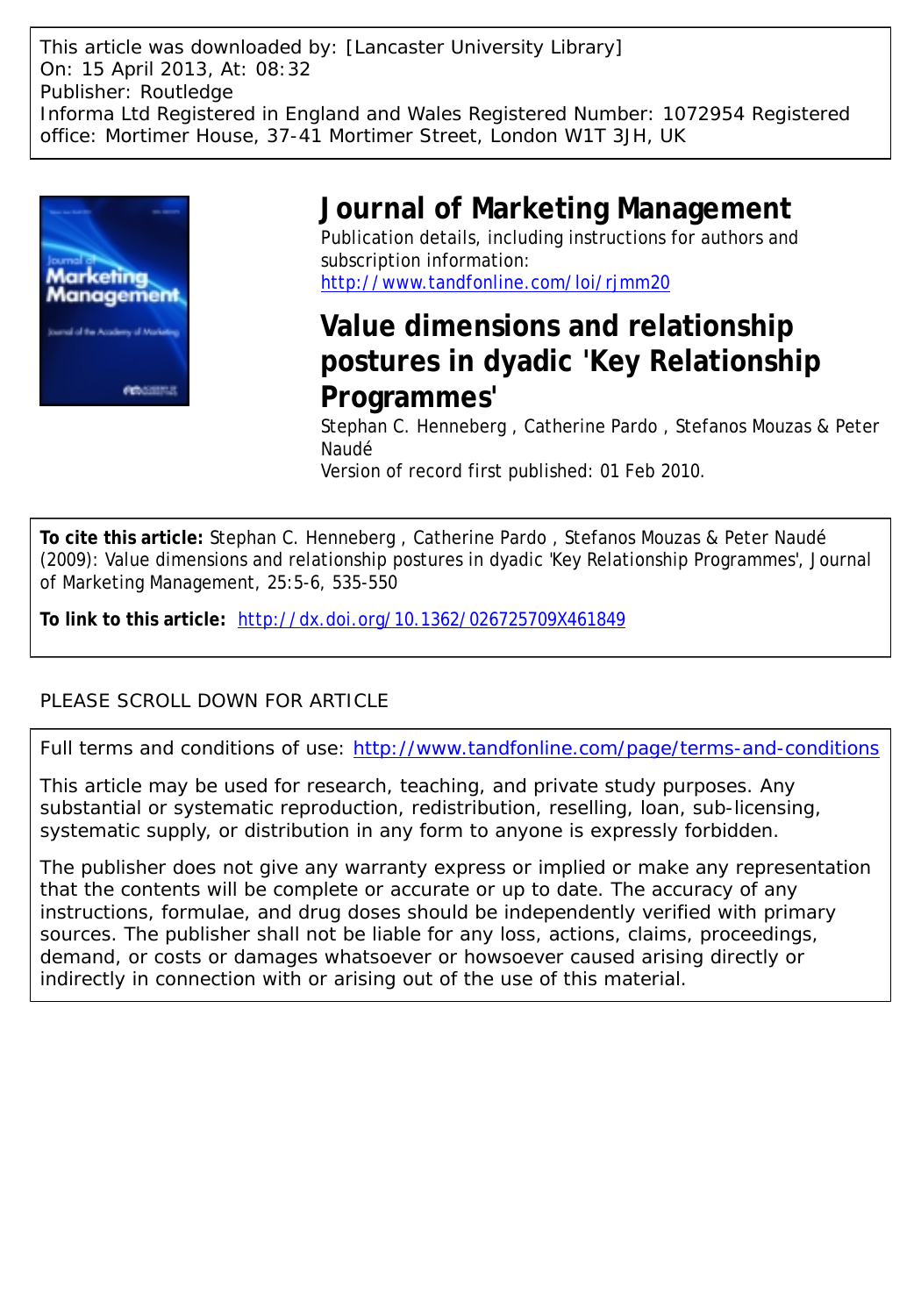# JOURNAL OF **MARKETING MANAGEMENT**

## **Value dimensions and relationship postures in dyadic 'Key Relationship Programmes'**

Stephan C. Henneberg, *Manchester Business School, UK\** Catherine Pardo, *EM-Lyon, France* Stefanos Mouzas, *Lancaster University Management School, UK* Peter Naudé, *Manchester Business School, UK*

Abstract Business-to-business marketing is often concerned with the way in which companies manage strategically important relationships with their counterparts: their Key Relationship Programmes (KRPs). These relationships can be managed through the implementation of specific managerial and organisational structures, commonly implemented via Key Account Programmes (on the supplier side) or Key Supplier Programmes (on the customer side). Underlying this managerial process is an implicit assumption that these important relationships bring some form of additional value to one or both parties involved. However, a dyadic view of how this value is created and shared between the parties remains an under-researched area. In this conceptual paper, we use the multi-faceted value construct introduced in Pardo et al. (2006) and posit that the buyer's or seller's value strategies can be best understood as being *internally*, *exchange*, or *relationship* based. This in turn allows us to analyse the value gained as being the outcome of one of nine generic key relationship postures within any dyadic KRP. We focus on an analysis of so-called "managed" relationship postures and identify a number of dyadic activities and competencies that we hypothesise are important in managing such KRPs, and which can form the basis for further empirical research.

Keywords Key Relationship Programme, Key Supplier Programme, Value management, Dyadic competence

\*Correspondence details and biographies for the authors are located at the end of the article.

JOURNAL OF MARKETING MANAGEMENT, 2009, Vol. 25, No. 5-6, pp. 535-550 ISSN0267-257X print /ISSN1472-1376 online © Westburn Publishers Ltd. doi: 10.1362/026725709X461849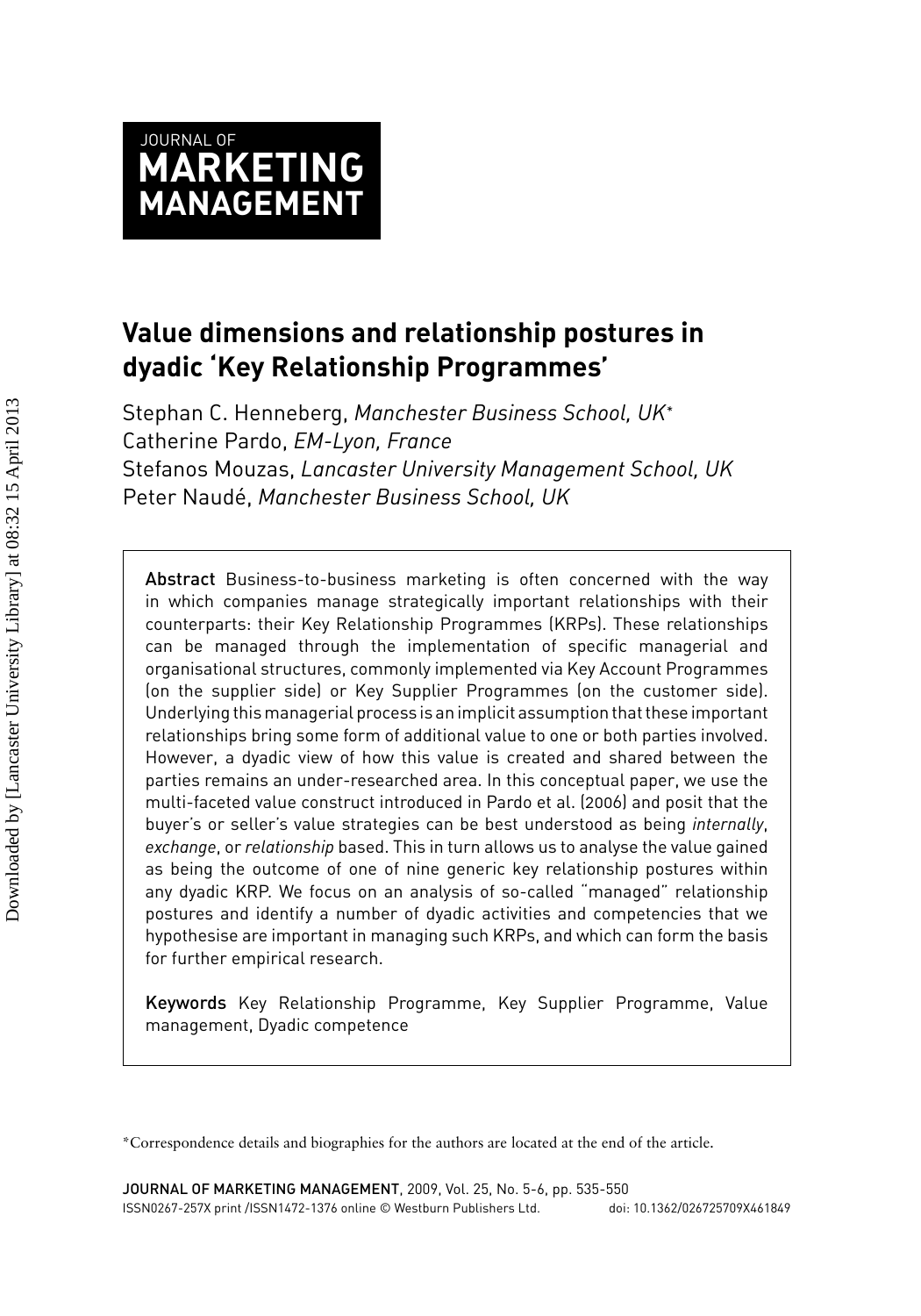#### INTRODUCTION

Strategically important business-to-business exchanges often foster the development of specific managerial and organisational structures that enhance these interactions. They are commonly implemented via Key Account Programmes (on the supplier side) or Key Supplier Programmes (on the customer side). These programmes are hypothesised to provide benefits for both exchange partners and foster long-term, co-operative and collaborative business relationships (Stevenson and Page 1979; Stevenson 1980; Shapiro and Moriarty 1982; Sheth and Sharma 1997; Pardo 1999). Such relationship-induced value management is increasingly being seen as a dominant logic for marketing (Vargo and Lusch 2004).

In order to achieve the managerial and organisational structures that facilitate such key relationship interactions, certain organisational and strategic competencies, i.e. specific combinations of resources, are hypothesised to exist (Homburg et al. 2002). However, we argue that these competencies can not be seen as "entitycentric" and simply embedded in the actors, activities, and resource composition of one organisation, and that Key Relationship Programmes and the mutual value that is created and delivered by them, are characterised by "dyadic" strategies that go beyond the frame of single organisational entities, as proposed by Möller (2006). Therefore, we focus on strategically important dyadic relationships as part of companies' management of their specific focal net (Alajoutsijärvi et al. 1999).

Based upon a review of previous work and further conceptual development, we posit that a competence-based perspective of relationship building in strategically important inter-organisational exchanges needs to be analysed, firstly, from a value perspective in order to understand the different facets of relationship outcomes (Möller and Törrönen 2003; Lindgreen and Wynstra 2005), and secondly, from the perspective of a dyadic interaction in which the inter-organisational relationship itself becomes the focus of attention (Ford and Håkansson 2006). Research on Key Account Management (KAM) as well as on Key Supplier Management (KSM) and Supply Chain Management has hitherto neglected researching organisational interactions in terms of the value concept or with regard to competence-based management, i.e. a competence-based view of the firm (Day 1994; Reid and Plank 2000; Srivastava et al. 2001).

Before introducing our strategic and competence-based considerations, we will establish in the next section the importance of value in dyadic exchanges as the core concept for an analysis of Key Relationship Programmes (KRPs).

#### VALUE AND KEY RELATIONSHIP PROGRAMMES

The importance of value for theorising in marketing is widely recognised (Eggert et al. 2006; Holbrook 1994; Anderson 1995; Walter et al. 2001; Georges and Eggert 2003; Ulaga and Eggert 2006), and it can be posited that value constitutes a pivotal underlying concept in explaining exchange constellations. Collaborative relationships have always been clearly associated with the concept of value, with Anderson (1995) arguing that value is the "*raison d'être*" of that kind of relationship. However, except for the work by Georges and Eggert (2003), Ulaga and Eggert (2005 and 2006), and Pardo et al. (2006), the very specific context of Key Account Management and Key Supplier Management (collaborative relationships by definition) have not been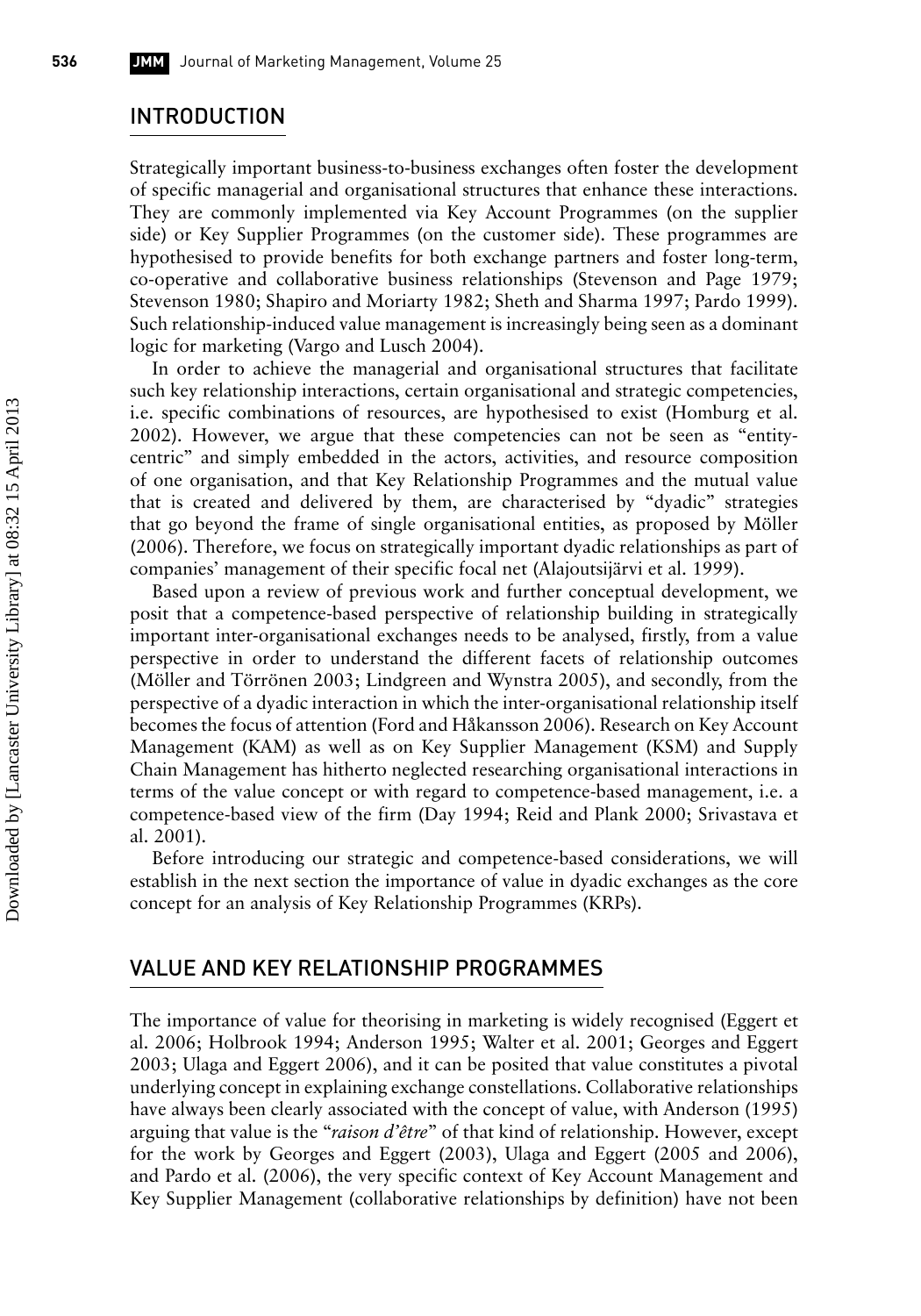investigated from the value point of view. In the case of Georges and Eggert (2003), value is only observed from the buyer's perspective. This is problematic in the sense that collaboration implies mutual benefits and sacrifices, i.e. a dyadically grounded perspective (Bonoma and Johnston 1978; Wilson 1978). Ulaga and Eggert (2005 and 2006) and Eggert et al. (2006) report empirical findings on perceived relationship value. However, the focus is not dyadic but organisation-centric (in this case focusing on purchasing managers), dealing exclusively with value that is created by suppliers *for* customers. Developing this further, Pardo et al. (2006) posit a multi-faceted concept of value for KAM and derive Key Account Value Strategies (KAVS), focusing on static and dynamic aspects of value strategy. However, the dyadic perspective is not consequently employed, neglecting the interactions between suppliers and customers within a Key Relationship Programme. The only existing dyadic perspective on valuecreation is provided by Möller (2006) in the context of the strategic competences necessary to sustain general business interactions. Möller's (2006) model, which shares some similarities with Henneberg et al.'s (2005) work, will be discussed below and the distinguishing features of our model will be outlined.

In this way, the present paper addresses existing shortcomings in the literature by building on the multi-faceted value construct previously introduced in Pardo et al. (2006) and linking this to different value strategies that are available to supplying and buying organisations utilising Key Relationship Programmes. This is done based within an axiomatic framework that focuses on the exchange dyad between supplier (Key Account Management) and customer (Key Supplier Management), operationalised as the specific relationship context of a Key Relationship Programme (McDonald 2000; Missirilian and Calvi 2004). In contrast to Möller (2006), we thus posit for our analysis an "incremental" value concept, analysing specifically the "extra" or additional elements that characterise KRP exchanges over and above mere business transactions (Homburg et al. 2002). Compared with Möller (2006), our proposed model is more specific in two ways and is therefore "nested" within the "value-producing system" approach (Möller et al. 2005): Firstly, we focus on relationships which are embedded within specific organisational structures geared towards expressing the "logic" of this relationship (i.e. KRPs). Secondly, we analyse concretely the value aspects which can be linked to the decision of committing organisational resources to "structure" this relationship. In this way, the valueproduction logic as analysed by Möller and Törrönen (2003) represents the general exchange morphology, while our model emphasises the specific KRP relationship. By including a value-logic which can be internally focused, as well as by separating value-creation from value-appropriation, our model enriches the proposed businessto-business value strategies in Möller (2006). In fact, by allowing for "internal" value focus, we enlarge the "value production" perspective used by Möller and Törrönen (2003) and Möller (2006) by a further element.

In our argument, we thus link the specific elements of value strategies in KRPs, operationalised as a taxonomy of nine different strategic exchange postures, to an understanding of necessary competencies to manage these exchange situations and introduce "dyadic" competences as underlying managerial and organisational structures that facilitate optimal value interactions in strategic business-to-business relationships. Our specific focus will be on the so-called "managed" relationship postures. Finally, their viability and economic suitability as well as the underlying facilitating dyadic competencies are discussed.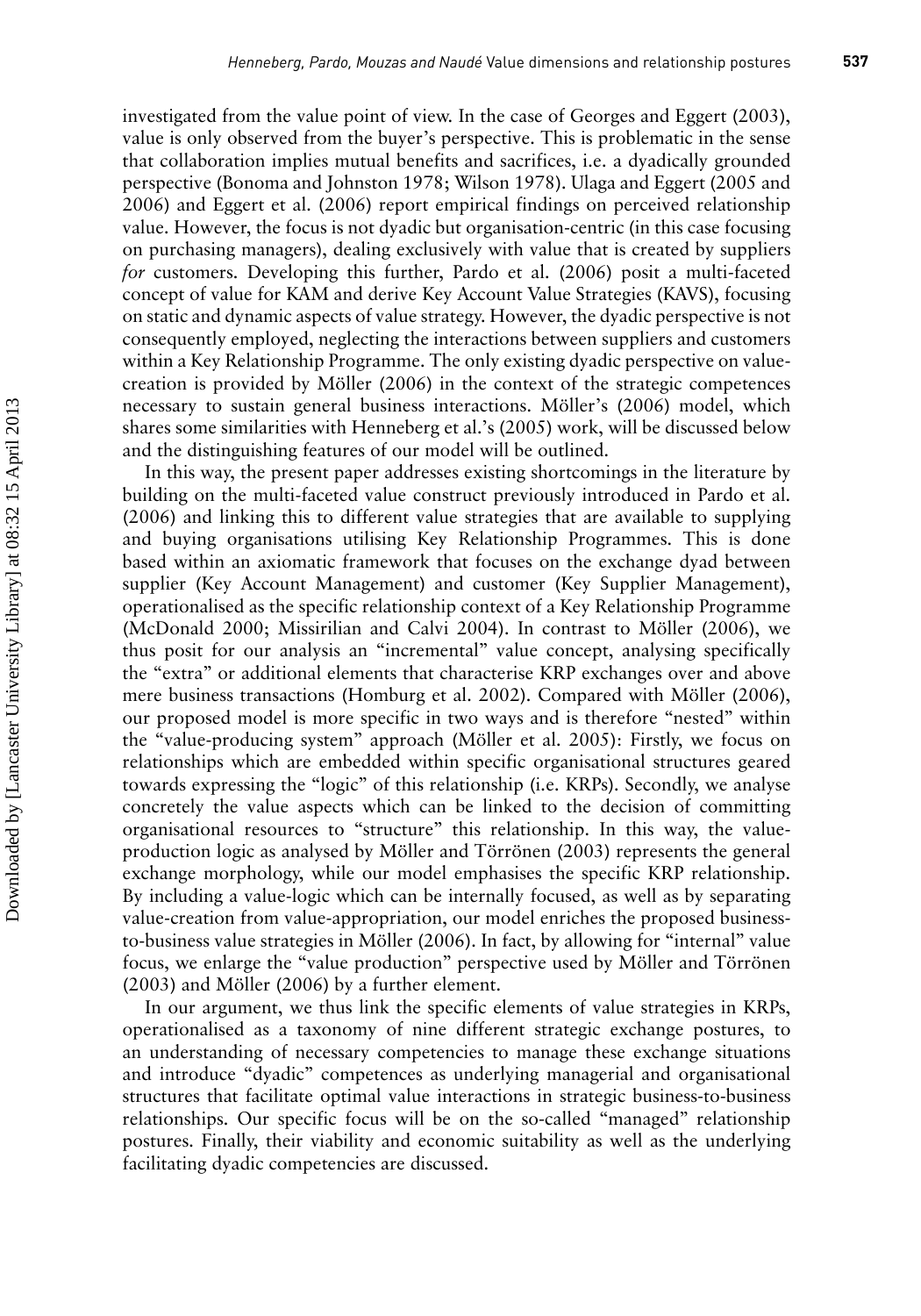### KEY RELATIONSHIP VALUE STRATEGIES

We posit that a dyadic perspective of value in KRP interactions needs to start with a conceptual understanding of the multi-faceted nature of value (Biggart and Delbridge 2004; Wengler et al. 2006; Ulaga and Eggert 2005), and that value in KRPs can be usefully disaggregated into three levels: internal, exchange, and relational value (Pardo et al. 2006). While *internal (*or *proprietary) value* is created and appropriated by a single actor in the dyad (Wilson et al. 2002), *exchange value* is based on the efforts of the supplier and appropriated by the buyer (and *vice versa*) (Weilbaker and Weeks 1997; Abratt and Kelly 2002; Ulaga 2003; Ulaga and Eggert 2006). *Relational* value comes into existence because of a collaborative relationship between Key Account Management and Key Supplier Management Programmes, i.e. it is created and appropriated within a relationship (Anderson et al. 1994; Pardo et al. 2006).

Such a multi-level value perspective allows us to consider the different value strategies open to players within a KRP, thereby specifying the value production types as introduced by Möller and Törrönen (2003). Both buyer and seller in a KRP need to be aware of all the different value aspects that may characterise their interactions. However, they need to be unambiguous about their specific value focus within the dyadic relationship in order to optimise the activities, processes, and resource allocation related to this focus. Furthermore, as part of their value strategies, they also need to take into account the specific focus of the dyadic exchange partner and align their value strategy with that of their counterpart (Möller 2006).

Based upon this approach, we are able to identify three different value strategies available to players within a KRP, these being the strategic postures that we can then use to map the companies' strategy matching activities. It has to be noted that these actor-centric strategies are specific to the rationale of engaging in a KRP, i.e. the strategic relationship with key exchange partners and the associated investments in processes, organisation, and offering (Homburg et al. 2002):

- 1. An *Internal Value Strategy* is a strategy where the supplier or/and the customer create key relationship structures primarily for reasons of internal efficiency and effectiveness. In this case, internal organisation around KRPs provides cost reductions in managing the exchange, or facilitates new opportunities. For this key relationship value strategy no "relationship" is necessary as value is intrinsic (i.e. proprietary) to each individual exchange entity. It can be argued that many food retailers such as Tesco and Sainsbury's in the UK operationalise their category management via Key Supplier Programmes using such a strategy which, although guaranteeing the supplier a certain long-term demand, provide internal value to the retailers through process and interface optimisation. This strategy is characterised by direct and immediate value appropriation; with the dyad being used merely to substantiate an intra-organisational strategic focus (Gosselin and Bauwen 2006; Wengler et al. 2006).
- 2. An *Exchange Value Strategy* is based on delivering value to the exchange partner (e.g. a customer) in order to achieve certain exchange characteristics that are profitable for the selling company, such as customer loyalty, cross- or up-selling, or strategic information gathering (Weilbaker and Weeks 1997). It has been shown that providing exchange value is directly linked to relationship quality (Walter et al. 2003). Although this strategy is based on an appreciation of the dyadic characteristics of the exchange, the value can still be delivered in a long-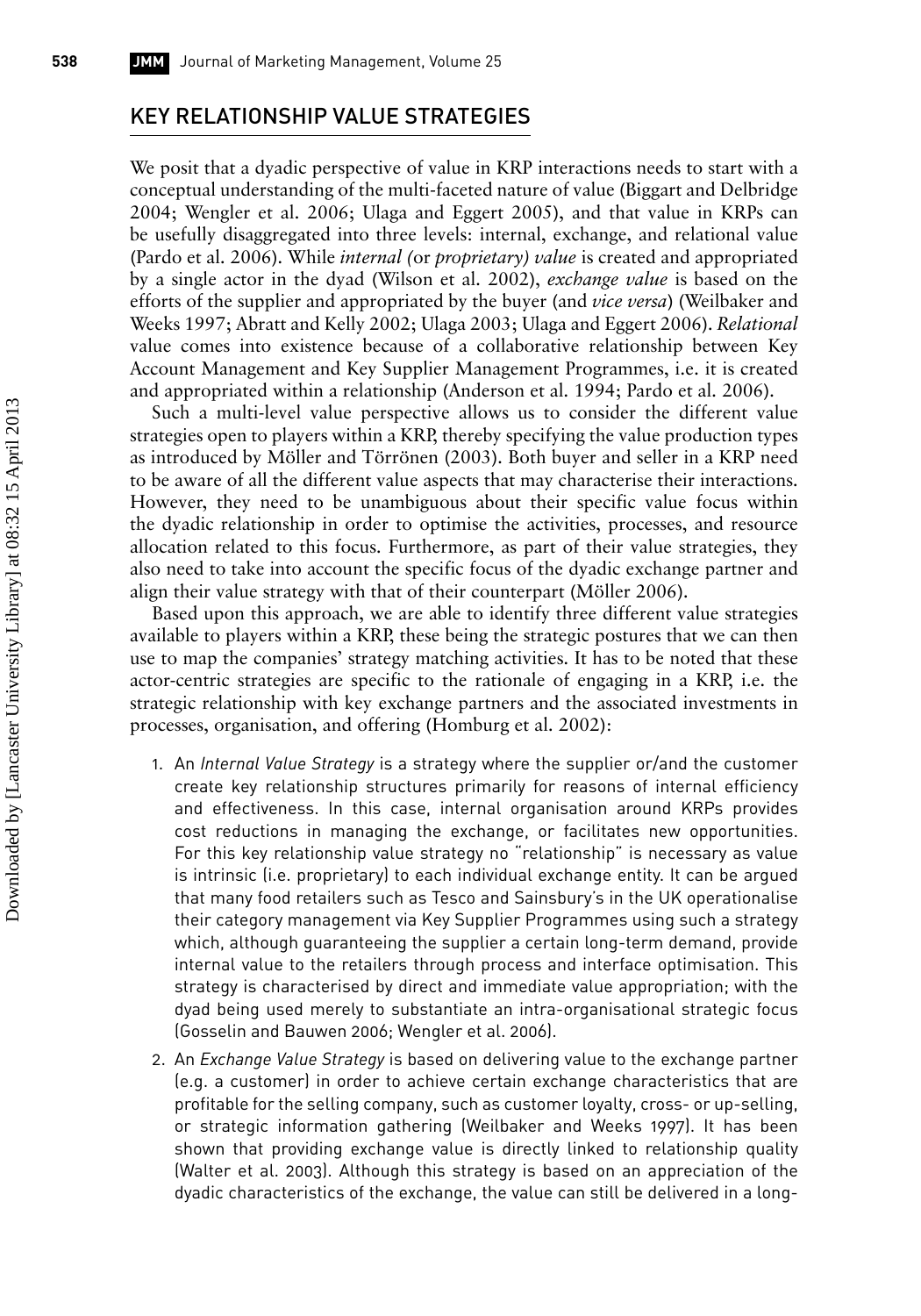term "transactional" mode, i.e. a real relationship, based on trust, commitment, and interdependency, may not exist (Lambe et al. 2000). Such a value strategy is at the core of the KAM logic as applied by most FMCG manufacturers in their relationship with retailers. Through the bundling of regional, national, and international sales, as well as category-enveloping agreements, companies such as Unilever and P&G are able to deliver superior value to strategic account clients. The deployment of ECR systems are a manifestation of such exchange value strategies (Mouzas and Araujo 2000).

3. A *Relational Value Strategy* presupposes a "deep" relationship between the dyadic exchange partners. Value in this strategy cannot be managed or created by individual organisational entities alone, and the "relational rent" is determined by cooperation (Dyer and Singh 1998). It is intrinsically linked to the cooperative and collaborative activities and the commitment of both parties. An example of a knowledge-sharing network based on relational value is Toyota's net of strategic relationships with suppliers as analysed by Dyer and Nobeoka (2000). A clear decision is made to invest in key relationships with important suppliers in order to collaboratively develop knowledge which is useable by all network members. By fostering a "strong tie network", based on a shared identity, multidirectional value flows come into existence which manifest themselves in production process knowledge being "owned" by the network partners and not individual players (Håkansson et al. 1999; Dyer and Hatch 2006).

It needs to be noted that while *exchange* and *relational value strategies* are similar to the dimensions introduced in Möller and Törrönen (2003) and used in Möller (2006), our *internal value strategy* has no equivalent in their categorisation. This is mainly due to the fact that our focus is on a specific inter-organisational relationship context, namely KRPs, which are influenced by manifold motivations by actors which can be internally-focused or externally-oriented (Pardo et al. 2006).

#### STRATEGIC MATCHING OF RELATIONSHIP POSTURES

While companies can choose to focus on one of these value strategies as a rationale for their investment in KAM or KSM, or possibly on a portfolio of these strategies (Campbell and Cunningham 1983), the success of such a decision is not independent of the strategic orientation of the dyadic partner. The value strategy chosen by the dyadic exchange partner may be conditional or influential for its own strategic positioning regarding its value focus (Parolini 1999). That means that certain value relationships are not necessarily complementary. In fact, they may be non-viable or need active management and co-ordination. Based on the three identified value strategies, Figure 1 shows nine generic dyadic key relationship *postures*, indicating some possible mismatches. This approach is isomorphic with the dyadic interaction approach as suggested by Campbell (1985) and also used by Möller (2006) for an analysis of general value strategies within business-to-business marketing. Therefore, part of the strategic decision-making in KRPs must be a "matching" exercise which can be determined through negotiation (Pardo 1999; Möller 2006; Mouzas et al. 2007).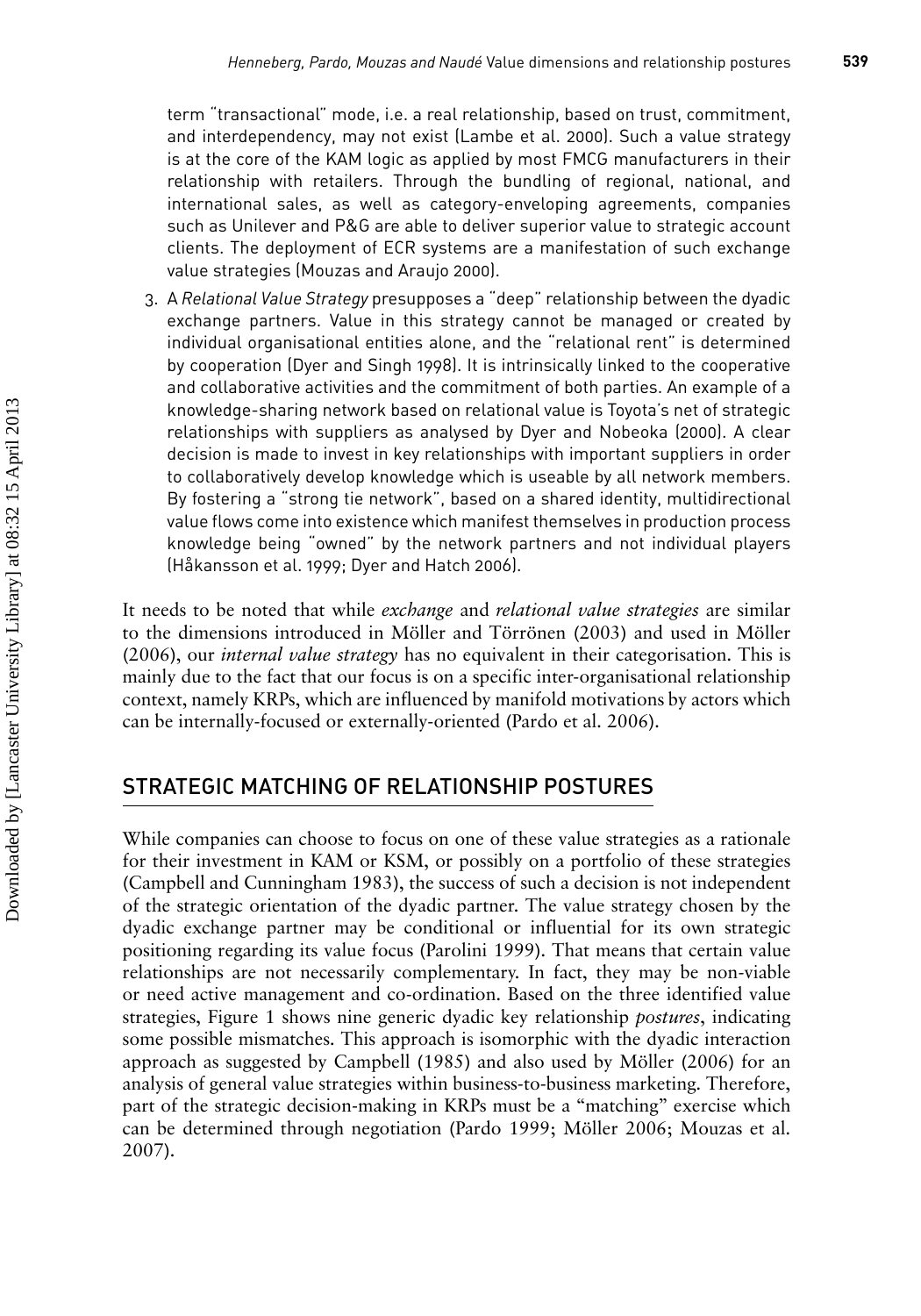#### **FIGURE 1** Nine generic Key Relationship Postures in a KRP



SELLER (KEY ACCOUNT MANAGEMENT)

The grid of Key Relationship Postures shows that both parties are able to focus on each of the three Key Relationship Value Strategies independently, i.e. they are autonomously able to decide on different internal and external ways of value creation and on the appropriation aims of their value orientation. However, we posit that not all combinations of strategies, i.e. dyadic postures, are viable. A natural match exists when both parties individually focus mainly on the same facet of KRP value. For example, if both seller and buyer organise and manage their respective KRP structures so as to optimise proprietary value (i.e. in our terminology, both sides use internal value strategies), a workable equilibrium between both companies exists: expectations regarding the essence of the KRP are aligned, incremental value is not contested between both sides, and organisational structures and processes do not overlap, i.e. the KRP as such does not need to be "managed". Consider, for example, the relationship between SinalcoCola and the retailer Rewe in Germany. Both manufacturer and retailer organise and manage their respective KRP structures in order to optimise proprietary value as both parties use internal value strategies. Rewe needs SinalcoCola, a relatively small player in the caffeinated beverage market, to leverage its power during the annual negotiations with Coca Cola and Pepsi Cola. On the other hand, SinalcoCola treats Rewe, one of a whole range of possible distribution channels, as a strategically important account in order to achieve the internal operational efficiency which allows the management of such a diversified distribution network. Manufacturer's and retailer's expectations are aligned, incremental value is not contested, and organisational structures and processes do not overlap.

The situation, however, is different when both parties do not use the same value strategy focus. If we envisage the selling company focusing its Key Account Management on an internal value strategy, while the buying company aligns with an exchange value strategy, a dyadic "mismatch" exists: the buyer has expectations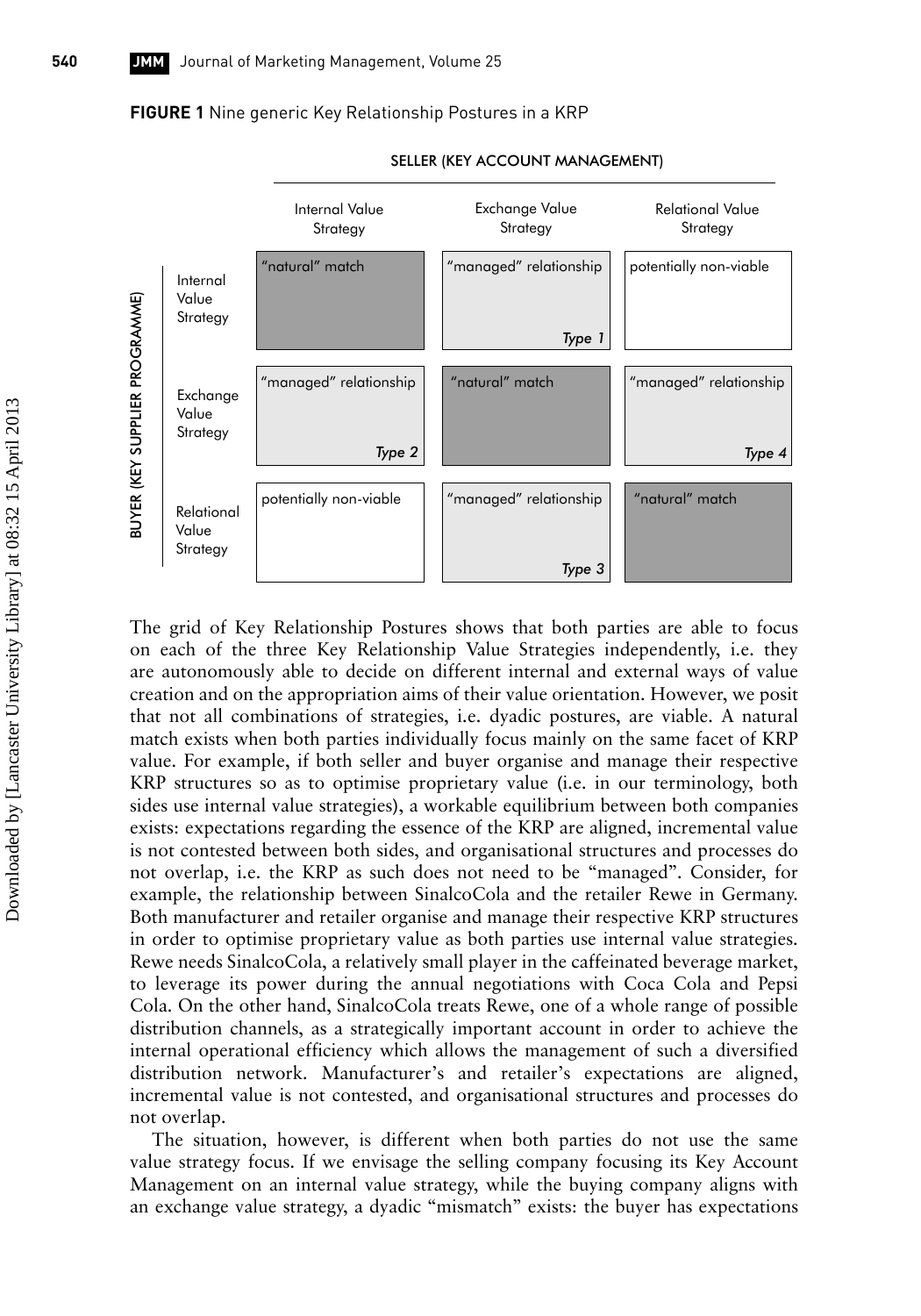regarding value appropriation that are not necessarily reciprocated by the seller. In this example, the seller appropriates value that exists because of its own Key Account Programme. On top of that, it receives value from the customer through its Key Supplier Management Programme. Obviously, the buyer expects long-term gains from this exchange (Blois 1999), e.g. in the form of incremental value delivered by the seller and appropriated by the buyer. If both parties implement their part of the dyadic exchange in isolation, this long-term reciprocity (or value equilibrium) would not be achieved. This could mean that such a "relationship" would not be formed in the first place. However, the situation is not necessarily non-viable (i.e. would result ultimately in a break-down of the strategically important relationship). We characterise it as a "managed relationship"<sup>1</sup>. This means that besides the dyadic interactions that constitute the underlying exchange, this situation is workable if dyadic negotiations and alignment on the level of value strategies exist (Ritter et al. 2004). This would potentially allow for a system to be developed between both parties, based on a mutual understanding of the specific rationale as to why both are engaging in the dyadic KRP. Therefore, both parties could continue their "nonmatching" value strategies within a framework that establishes an equilibrium of mutual value. However, such a "managed relationship" is less stable than a "natural match" and needs to be negotiated and monitored constantly (Mouzas et al. 2007). This means a much higher level of interactivity and information-sharing is necessary between both parties within the KRP, i.e. the "networking overheads" are higher. In order for this to happen, certain "dyadic competencies" are necessary, as discussed below.

In our grid, we indicate that two postures are potentially non-viable, so that even strategic matching exercises would not allow a "managed relationship" to be developed. Consequently, it is posited that such postures would be unstable in the medium to longer term and would ultimately cause the disintegration of the dyadic KRP. Such a situation is envisaged when any matching between an internal value strategy and a relational value strategy is attempted. By definition, these strategies are antagonistic towards each other: relational value depends on the co-creation of value while an internal value strategy is based on an intra-organisational orientation towards incremental value. In this constellation, one party is not willing to engage in value creation by the relationship. In its extreme form, where there is an incommensurable dyadic position regarding the mutual expectations of the two parties, no amount of negotiation between the parties short of a value strategy change would make this posture viable.

### A COMPETENCE VIEW OF KEY RELATIONSHIP POSTURES

Implied in the discussion of relationship postures is the argument that the optimal design of a KRP is not primarily an intra-organisational task focusing on the recombination of resources (as, for example, implied in the analysis by Homburg et al. 2002). Such a focus would only work in the cases of the three "natural match"

<sup>1</sup> Note that a "managed relationship" does not imply "managing a relationship". A managed relationship points towards the fact that dyadically, i.e. by mutual understanding, both parties in the relationship can contribute to making a relationship viable in a concerted way. This can be contrasted with managing a relationship which is about one party attempting to frame the modalities of a relational interaction (Ford et al. 2003)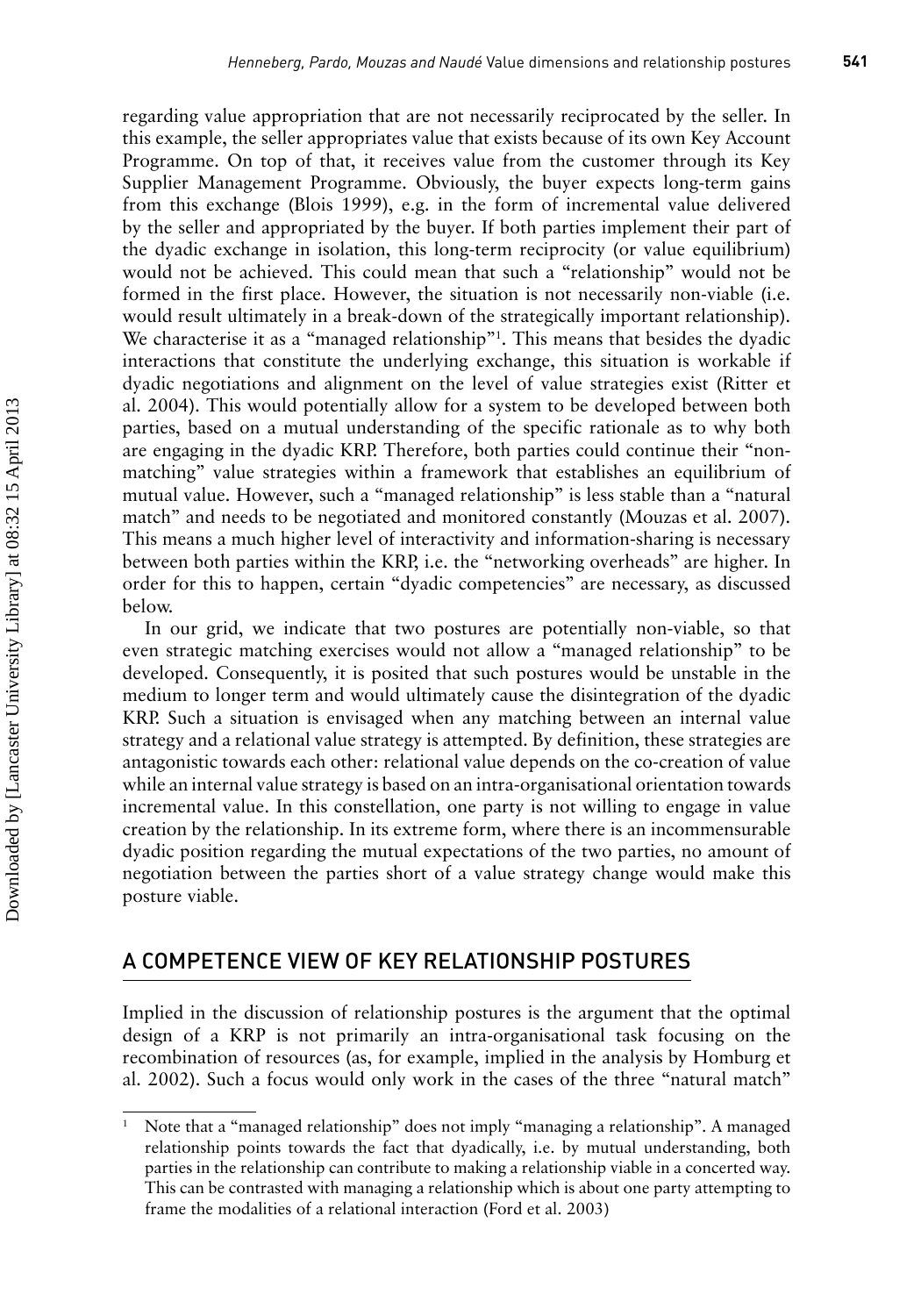postures shown in Figure 1. In such cases there is a workable equilibrium in the dyadic relationship, even if the relationship value itself is not fully exploited. In addition, we can assume a migration over time of a particular relationship from top-left to bottom-right in Figure 1, as the two parties continue to work ever closer together, thereby reducing uncertainties and increasing co-operation (Anderson and Narus 1991; Ford et al. 2003).

However, many KRPs are likely to lie in the four "managed relationship" postures. In such cases, typified by slightly differing strategic value orientation between the two parties, a successful working relationship depends crucially on strategic matching (Möller 2006), and consequently on the ongoing process of negotiating and renegotiating the KRP relationship. This cannot be done by one organisation alone, and it is therefore a "dyadic competence" that is important, if not necessary, for any matched KRP. This dyadic competence depends on the interaction patterns of both partners: their ability to understand the value strategy focus of their exchange partner; their ability to communicate their own value strategy focus and the shifts in it; their empathy about what is possible within a specific posture defined by the respective value strategies of both partners; their willingness to find a "value match" and to manage this agreed posture constantly via interactions; their ability to measure value not just for themselves but also for their exchange partner; and their (often lack of) willingness to use power to enforce a solution (Mouzas et al. 2007). Such matching strategies have recently been discussed not just in terms of marketing strategy but also regarding supply chain alignment (Prévot and Spencer 2006). This is in line with a dyadic interpretation of the concept of "network competences" as introduced by Ritter and Gemünden (2003). Such competences in an inter-organisational exchange system have been described as contributing to organisations' "network insight" (Mouzas et al. 2007).

To achieve this competence, it is not enough to build efficient and effective Key Account Management and Key Supplier Management structures independently. This competence, in line with its characteristic of being dyadic, resides crucially in activities and resources that are shared between the two exchange partners (Golfetto and Gibbert 2006; Möller 2006). We can hypothesise that each of the four 'managed relationships' shown in Figure 1 would require its own particular set of dyadic value strategies. These are shown in Table 1 and discussed briefly in turn, always with the perspective of moving the relationship from "top-left" to "bottom-right" as noted above, in order to achieve maximal value from the relationship over time.

*Type 1: Seller's Exchange Orientation, Buyer's Internal Orientation.* In these situations, it is the seller who is seeking to focus on the longer-term exchange and to provide exchange value to the buyer, whereas the buyer seeks predominantly internal, transactional value. Examples of such a dyadic KRP can be found in the automotive industry, e.g. in the case of Recaro and DaimlerChrysler, where manufacturers built Key Buying relationships with first tier suppliers mainly to streamline their internal production logistics processes (e.g. via Build-to-Order programmes or the co-location of suppliers with plants). The suppliers on the other hand treat the automotive manufacturer as a key account by providing additional offering benefits (e.g. by managing the whole logistics and "safety inventory" process of an integrated JIT system for the manufacturing plant) (Dyer and Hatch 2006; Howard et al. 2006).

In such cases, it is the task of the seller to move the buyer from an internal to an exchange value orientation. One possible way for the seller is a re-interpretation of the exchange value as focusing on cost reduction of the exchange via better supplier know-how and quicker time-to-market cycles (Cannon and Homburg 2001), in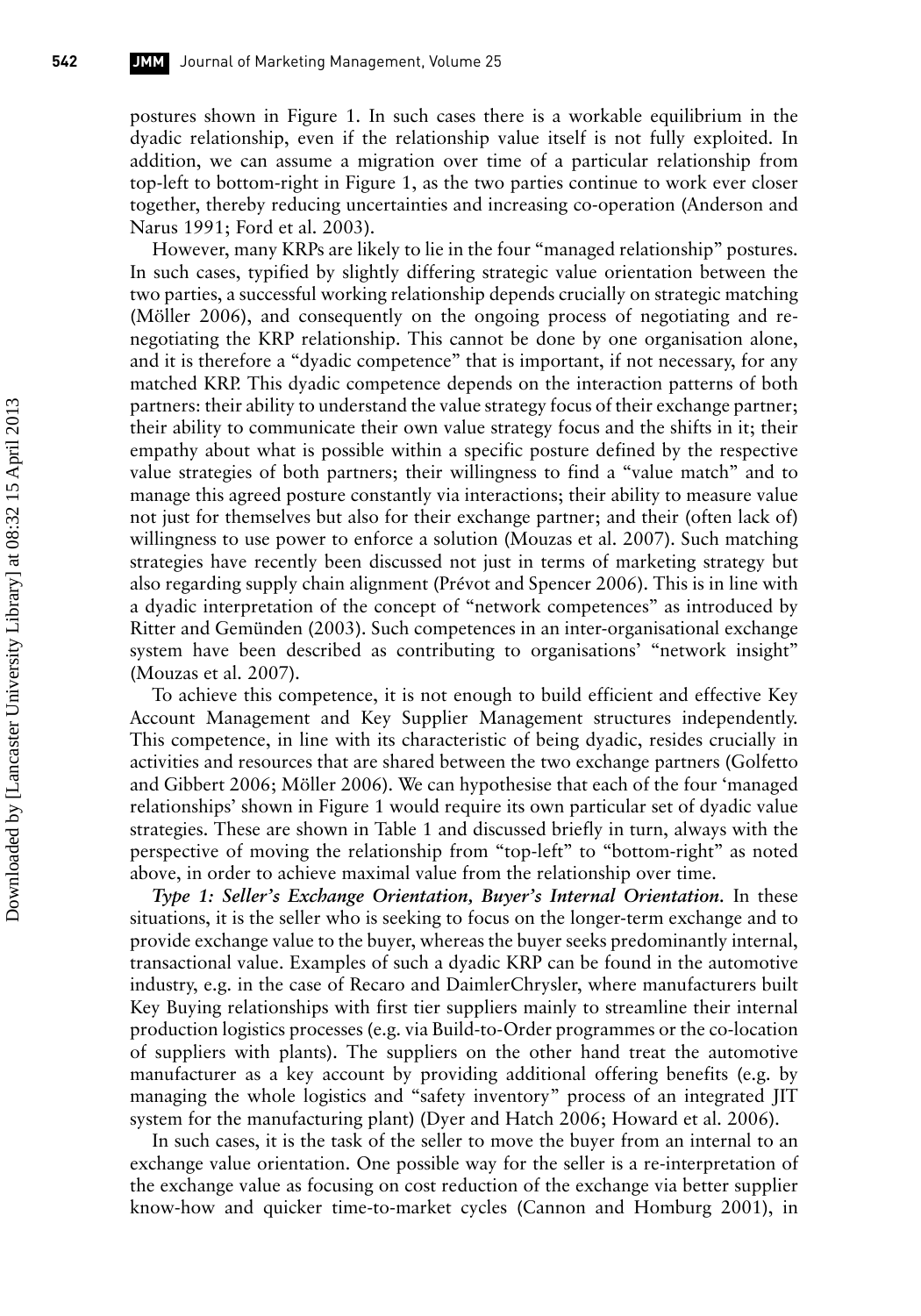line with the efficiency aim of the buyer. Furthermore, the seller can build riskreducing benefits into their offering, e.g. upgrading their product/service offering to "solutions", which provide long-term, structural benefits for buyers and seller. Newman's concept of "cross-sourcing" (1989) can also be actively employed by the seller, e.g. by providing a sourcing consortium, in line with Möller and Törrönen's (2003) emphasis on the "supplier-network function".

*Type 2: Buyer's Exchange Orientation, Seller's Internal Orientation.* This represents the flip-side of the type 1 posture: the seller establishes KAM programmes for internal efficiency purposes, while the buyer focuses on providing exchange benefits to the seller through a KSM. Examples for such a dyadic posture can be found in situations where the consumer demand-oriented product-life cycle management is heavily linked to supply chain management competences (Jüttner et al. 2006). In such a case a buying company would want to provide added value to its suppliers (e.g. customer knowledge transfer) in order for them to assist in competence development and optimised product life-cycles. However, this is not always directly reciprocated by these suppliers with an aligned KAM value strategy, often causing them to unilaterally focus on internal efficiency gains.

The focus in type 2 cases is on reducing the seller's perceived risk of deepening the relationship (e.g. risk of dependency on key customers), by relating the exchange value for the seller to the network context (Ehret 2004). This can for example be done by providing supplying companies with long-term contracts, supply bundling and supply complimentarity offers, or through joint interaction process development to induce the development of their KAM strategy from an internal to an exchange focus.

*Type 3: Seller's Exchange Orientation, Buyer's Relational Orientation.* While the customer in this scenario is interested in generating collaborative relationships, the KAM focuses on exchange value to the buyer. For example, providers of smart 'phone operating systems such as Microsoft and Symbian (and to a lesser extent the recent newcomer Apple) are currently trying to provide added benefits in terms of implementation/pre-configuration value to some of their core customers in the mobile phone (e.g. Sony Ericsson) and mobile phone distribution (e.g. Carphone Warehouse) in order to become a standard operating system for a newly developing market. The mobile phone manufacturers on the other hand are interested in a more collaborative value strategy as part of their NPD efforts, e.g. by developing new applications together with their key suppliers to increase the penetration of smart phones in the end-consumer market. This mismatch can potentially be explained by what has been called the distinction of "know-how" compared to "capacity" projects: while the supplying software companies think of their key customers as part of a "capacity exchange" aimed at providing incremental value improvements, the phone manufacturers look for "know-how exchanges" via utilising supplier knowledge through an integrative partnership (Wagner and Hoegl 2006)

While type 3 postures structurally favour the buyer, they may nevertheless frustrate the customer's Key Supplier Programme as the exchange does not create the added benefits of relational value as expected because of sellers not realising potential collaborative interactions. Therefore, one would expect the buyer to mobilise the inherent potential of its Key Supplier Programme via an emphasis on relationship value, especially personal interactions (Ulaga 2003). Furthermore, it can be hypothesised that buyers will encourage (and potentially give incentives to) joint process or NPD innovations, maybe based on co-location agreements or joint ventures. Furthermore, certain ICT-based relationships (JIT, KANBAN systems) could also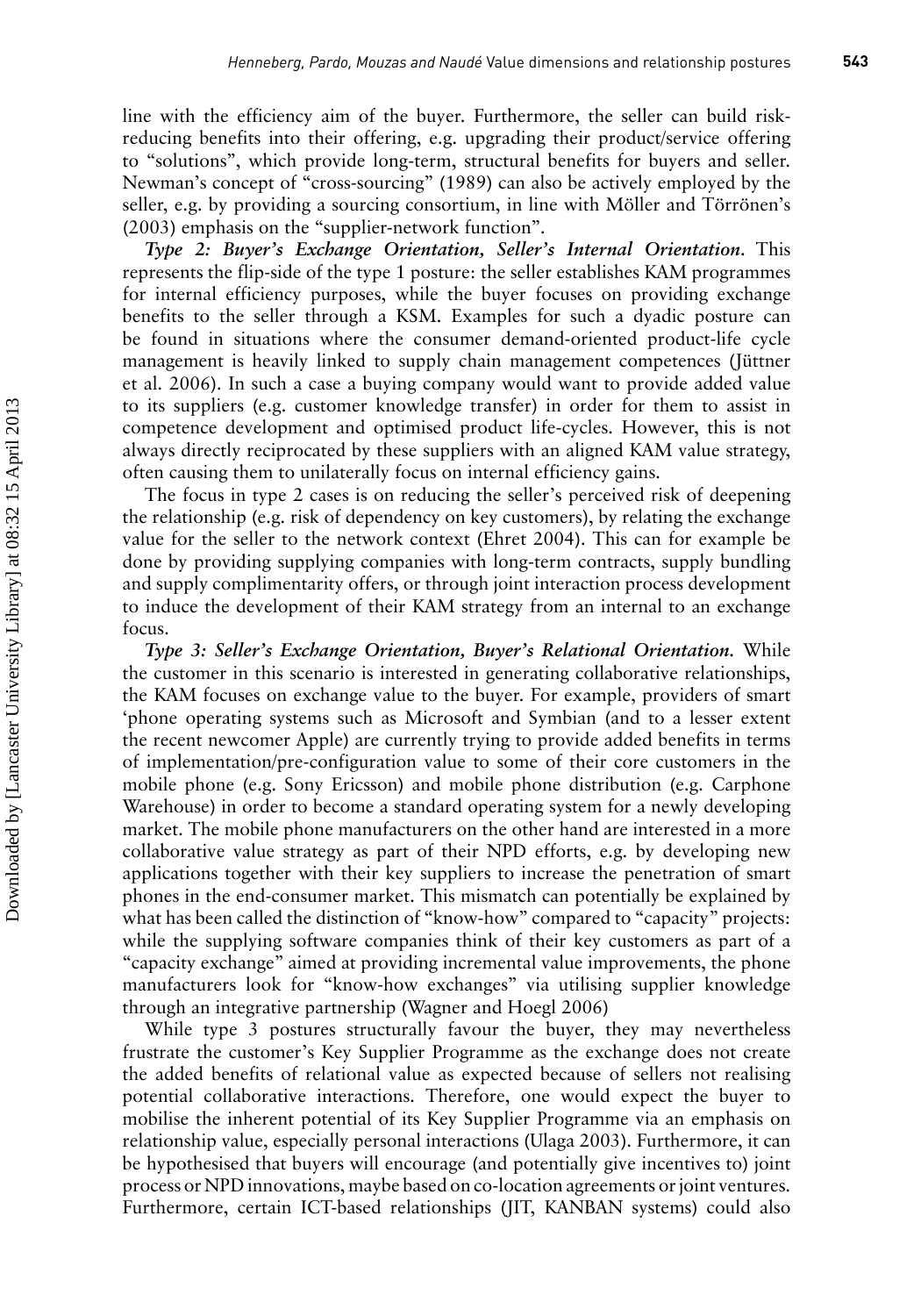encourage the supplier company to engage in a deeper and collaborative exchange (Myhr and Spekman 2005). It is also possible to achieve this by incorporating the supplier company into the wider key network of the buying organisation (Ojasalo 2004).

*Type 4: Buyer's Exchange Orientation, Seller's Relational Orientation.* In this situation, the supplier is interested in collaborative relationships, while the customer is focusing on exchange value, e.g. to retain a key supplier. Consider the example of the discount retailer ALDI and a small manufacturer of breakfast cereals. ALDI is focusing on the exchange value that comes about through the production of standard cereals as retailer brands, while the manufacturer sees retailer brands as a means to create collaborative relationships with ALDI and thus to promote other manufacturer brands. It is likely that the supplier of cereal products will seek to adapt its Key Account Programme as a means to developing deep and collaborative exchanges necessary for a real relational value strategy, i.e. a natural fit. In this case, Key Account Managers will have a kind of pedagogical role towards the customer, aiming at interpreting and displaying the interest for the customer to develop different kinds of collaboration. This necessitates a deep knowledge of the customer's value chain and strategy (Jüttner et al. 2006). The Key Account Manager will certainly have to reassure the customer about the costs of such a relational value strategy (e.g. through risk-reducing measures). The move from the customer's exchange orientation to a relational orientation must be supported by a clear exposé of the benefits for the customer: enhanced value created for the customer, respect of confidentiality, low cost of implementation, etc.

**TABLE 1** The four different "managed relationships"

| Type 1: Seller's exchange orientation, buyer's internal orientation      |
|--------------------------------------------------------------------------|
| Seller drives managed relationship                                       |
| • Reduce perceived risk of a deeper relationship                         |
| • Reduce cost of buyer doing sourcing business                           |
| Offer complimentary products/services and long-term structural solutions |
| Type 2: Buyer's exchange orientation, seller's internal orientation      |
| Buyer drives managed relationship                                        |
| • Reduce perceived risk of a deeper relationship                         |
| • Reduce cost of supplier doing selling business                         |
| • Offer complimentary and bundled demand                                 |
| Type 3: Seller's exchange orientation, buyer's relational orientation    |
| Buyer drives managed relationship                                        |
| · Deepen relationship                                                    |
| • Joint process innovation                                               |
| • Buyer key network integration of supplier                              |
| Type 4: Buyer's exchange orientation, seller's relational orientation    |
| Seller drives managed relationship                                       |
| • Deepen relationship                                                    |
| • Joint process innovation                                               |
|                                                                          |

• Reduce perceived risk for buyer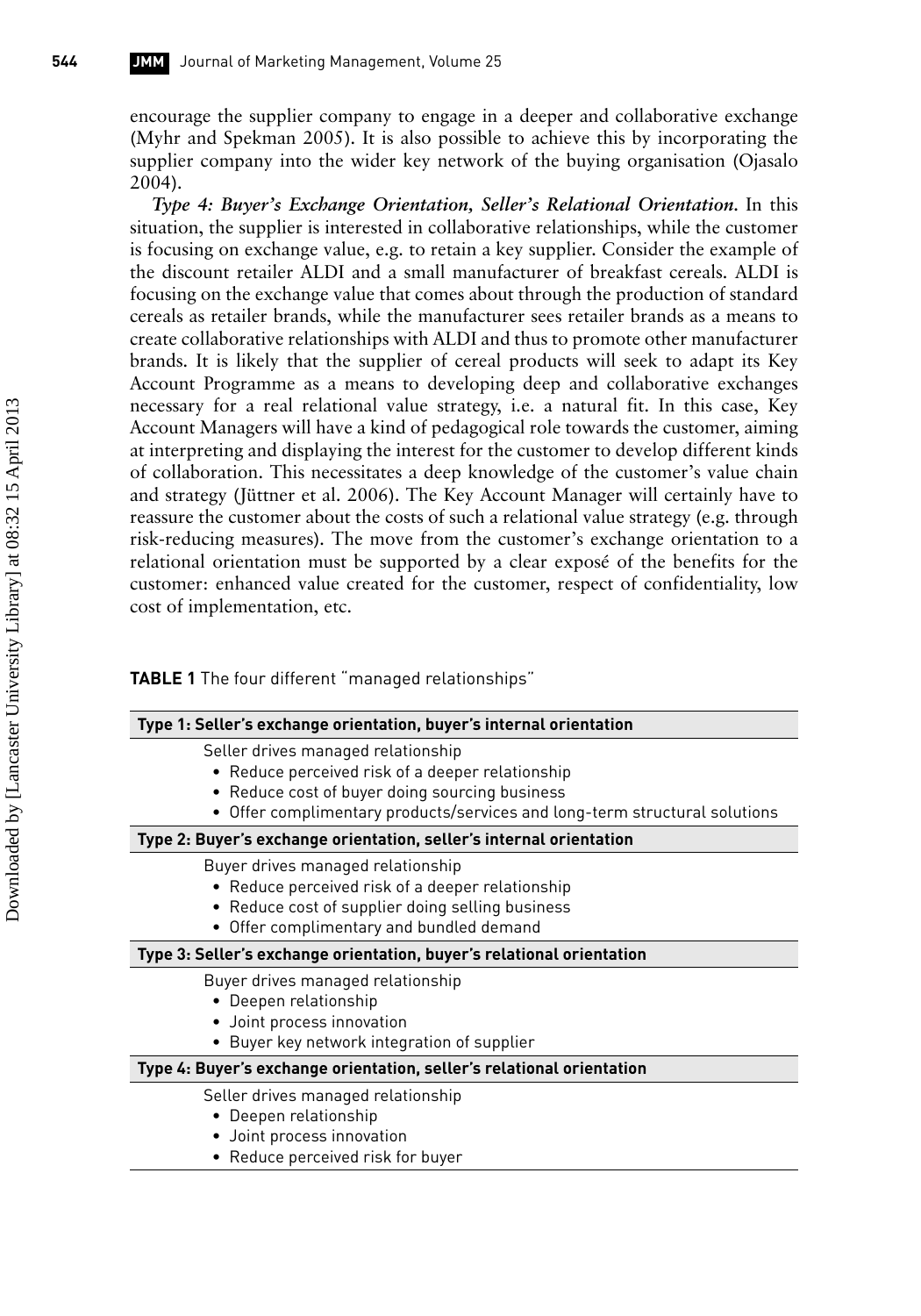#### CONCLUSION

This paper develops an initial conceptual grounding regarding value dimensions and strategies in dyadic business-to-business exchanges that are perceived to be of strategic importance to both exchange partners. As such, it specifies some of the more general findings in Möller and Törrönen (2003), Möller (2006), and Henneberg et al. (2005). For this purpose, we have introduced the core *explanandum* of the Key Relationship Programme as a special case of close and collaborative dyadic exchanges. Based on the dimensions of value creation and appropriation within an exchange environment, we use a multi-faceted perspective of value available to each exchange partner: proprietary value, exchange value, and relational value. The explicit incorporation of internal KAM and KSM value elements provides further elaborations of existing literature in this area. These dimensions allow for the derivation of three corresponding Key Relationship Value Strategies open to buyers and sellers: an internal value strategy, an exchange value strategy, and a relational value strategy.

However, within a dyadic KRP, choices regarding these value strategies cannot be made autonomously without taking into account the value orientation of the exchange partner. Using the three Key Relationship Value Strategies for buying and selling companies, we conclude that nine generic postures exist within a KRP. While three constitute a natural "dyadic match", two are deemed potentially non-viable. The majority (four postures) depend on the value dyad to be managed in order to achieve a long-term and viable value exchange. This finding leads us to the introduction of "dyadic competencies" which are necessary to build these managed relationships. We posit that this will be the case if "strategic matching" is achieved as part of the management of focal net relationships, underpinned by competencies which reside in the interactions/activities and shared resources between both companies (Alajoutsijärvi et al. 1999; Möller 2006). As such, we specifically clarify the value appropriation and creation strategies in dyadic key relationship programmes and so contribute to a better understanding of value within deep business relationships, which was singled out by Lindgreen and Wynstra (2005) as one of two important research avenues regarding the value concept in business markets.

The contribution of this paper stems from four different sources. First, our value point of view allows us to clarify the idea that a key relationship programme must be seen as a set of different value creation strategies, including internally-focused ones. KRPs cannot be considered as a homogeneous set, but much more as a portfolio of different value strategies. Secondly, and contrary to much of the earlier work on value, our departure point is the one of *"value in and by the relationships"* (Pardo et al. 2006). This means that we are considering value both from a supplier and customer perspectives in an integrated (dyadic) manner. Thirdly, our work supports the idea that relational value (the most efficient value strategy) cannot be disconnected from a dyadic perspective in the sense that it results from a combination of both customer's and supplier's resources. Finally, our work points to the fact that specific competencies and strategic insights of actors engaging in key relationships are necessary. These competencies are not the ones that are mobilised to build the KRP, but more specifically relate to match the customer's and the supplier's value strategies in order to make the relationship viable, sustainable, and developing further. These competencies, ranging from the knowledge of the exchange partner's position in the value strategy matrix to the ability to incentivise an exchange partner's evolution towards a relational strategy, are complementary and ongoing competencies that people in charge of KRPs must display (whether as Key Account Managers, Key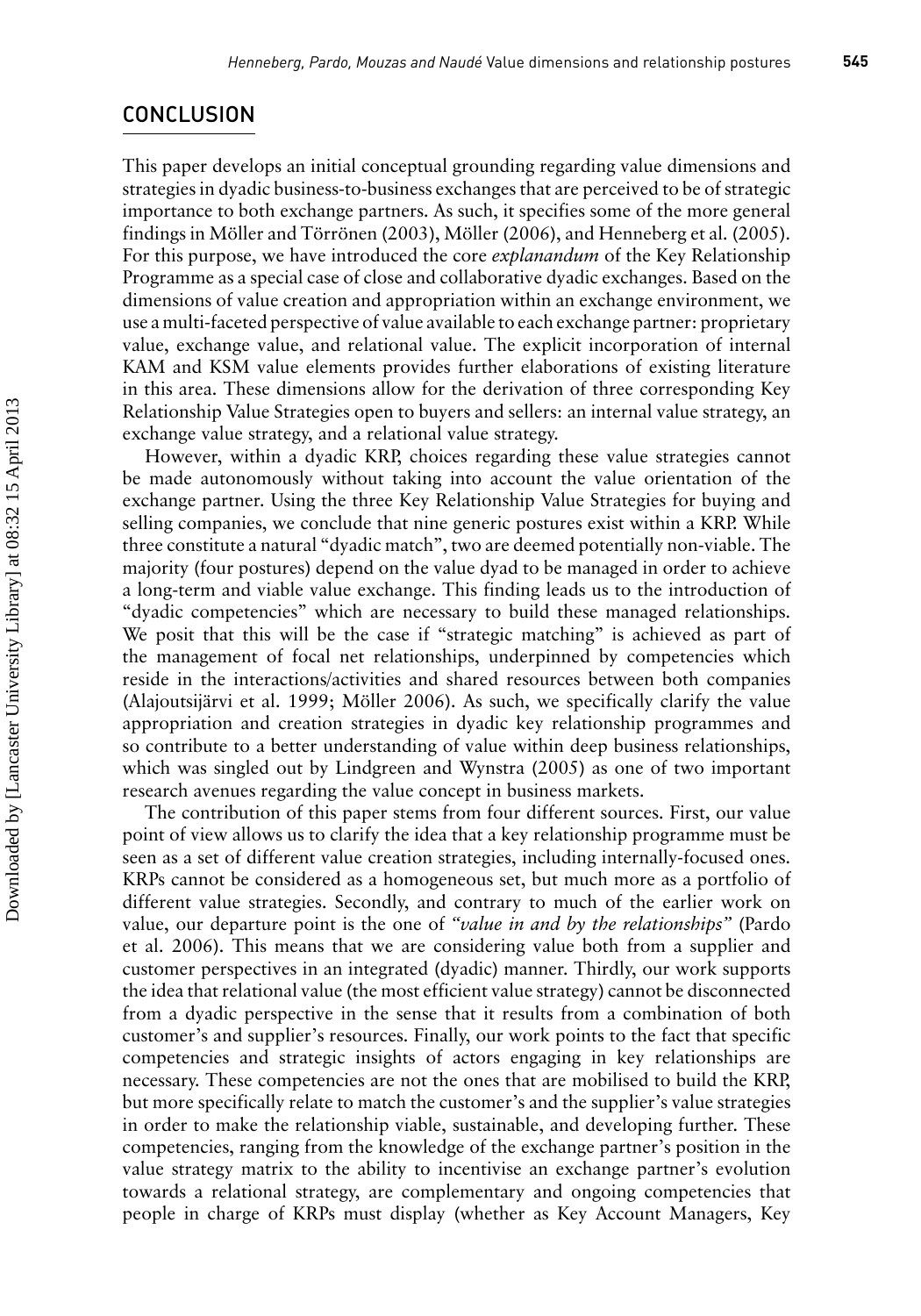Supplier Managers, or the heads of key relationships divisions). As such, our work on how dyadic relationships between companies are affected by value strategies and their matching contributes to a better understanding of networked marketing entities (Achrol 1997; Achrol and Kotler 1999) that are characterised by collaborative interactions as a foundation of marketing management (Vargo and Lusch 2004).

Nevertheless, we recognise that as a conceptual proposal, our work displays several obvious limitations. At present it lacks empirical evidence, and has not been verified in managerial actions. Further research is necessary to develop our multi-faceted value concept in key relationships. Initially, the underlying value strategy constructs need to be operationalised. The overall model must be tested empirically, and work carried out to identify more clearly those additional "dyadic" competencies thought to support specific value strategy postures. For example, it remains to be seen whether or not non-viable dyadic postures actually exist and for what reasons they may be perpetuated. In addition, the performance relations of the different postures must be clearly established, particularly the effect on profitability obtained, and the impact of "managing" certain KRPs. While a development from more internal to fully relational dyadic value strategies is implied, it may be that such a development is not in the interest of all exchange partners (barriers and limits to development), is suboptimal (inefficient development), or does not contribute to the overall profitability of the key relationship (short as well as long-term bottom-line impact). The impact of a portfolio of value postures and strategies within several key relationships also remains to be analysed in more detail, as does its relationship with different organisational forms of KAM and KSM programmes. This would contribute towards redressing the current imbalance in research where the focus tends to be on explaining organisational performance through entity-specific constructs, and rather neglecting relationship characteristics and network participation as crucial explanatory variables (Gulati et al. 2000). Furthermore, a true network perspective needs to be adopted by putting the dyadic relationships into a systemic environment (Håkansson et al. 1999) which makes it possible to ascertain the necessary networking competences to manage the proposed value strategies within complex inter-organisational structures of exchange relationships (Ritter 1999). Furthermore, the degree to which certain aspects of the key relationship postures and associated value strategies are relationship-specific or can be used cross-relational remains open to further research (Ritter and Gemünden 2003; Ritter et al. 2004).

### **REFERENCES**

- Abratt, R. and Kelly, P. M. (2002), "Customer-Supplier Partnerships: Perceptions of a Successful Key Account Management Program", *Industrial Marketing Management*, Vol. **31**, No. 5, pp. 467-476.
- Achrol, R. S. (1997), "Changes in the Theory of Interorganizational Relations in Marketing: Toward a Network Paradigm", *Journal of the Academy of Marketing Science*, Vol. **25**, No. 1, pp. 56-71.
- Achrol, R. S. and Kotler, P. (1999), "Marketing in the Network Economy", *Journal of Marketing*, Vol. **63**, (Special Issue), pp. 146-163.
- Alajoutsijärvi, K., Möller, K and Rosenbröijer, C.-J. (1999), "Relevance of Focal Nets in Understanding the Dynamics of Business Relationships", *Journal of Business-to-Business Marketing*, Vol. **6**, No. 3, pp. 3-35.
- Anderson, J. (1995), "Relationships in Business Markets: Exchange Episodes, Value Creation, and their Empirical Assessment", *Journal of the Academy of Marketing Science*, Vol. **23,** No.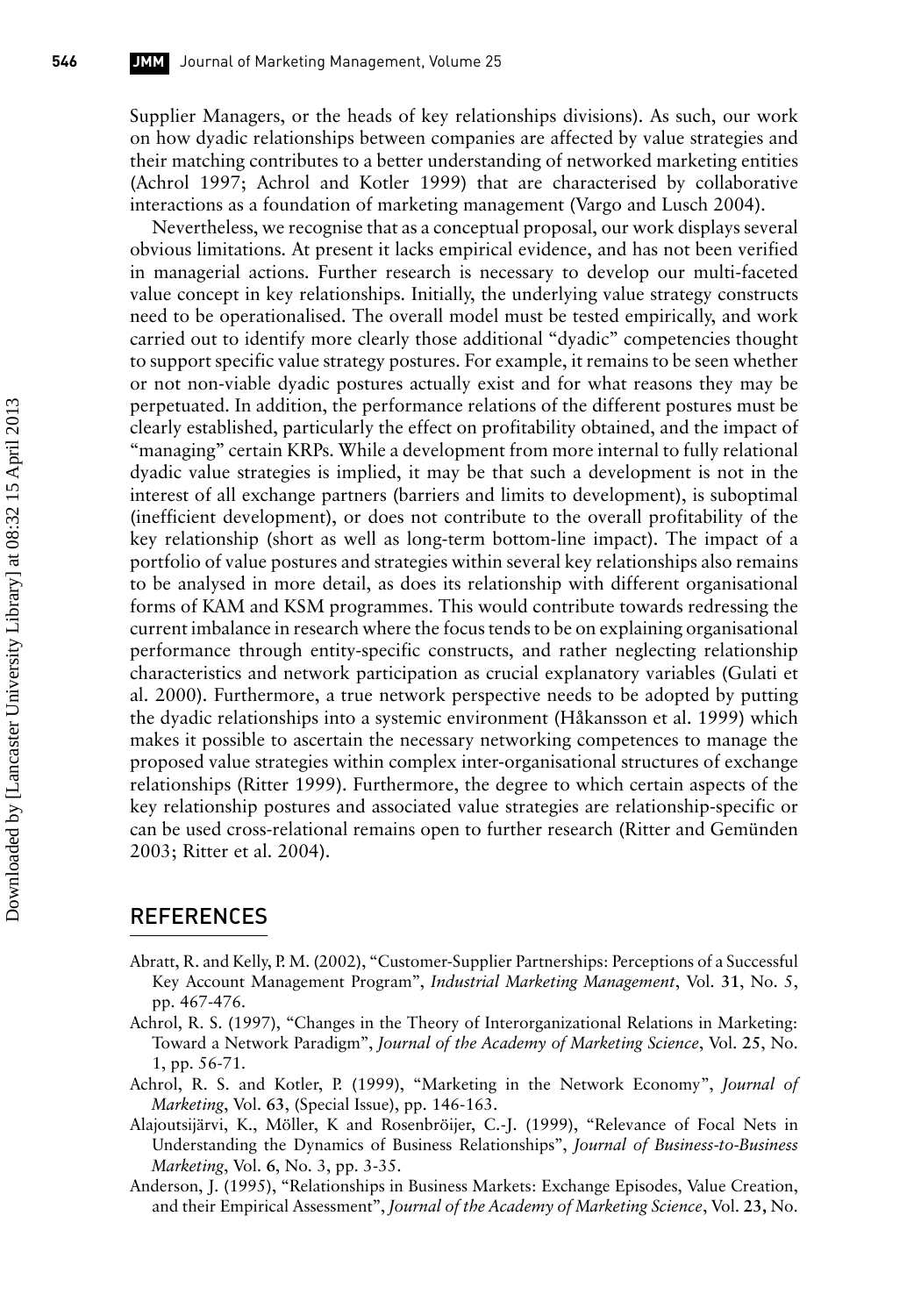4, pp. 346-350.

- Anderson, J., Håkansson, H. and Johanson, J. (1994), "Dyadic Business Relationships within a Network Context", *Journal of Marketing*, Vol. **58**, No. 4, pp. 1-15.
- Anderson, J. and Narus, J. (1991), "Partnering as a Focused Market Strategy", *California Management Review*, Vol. **33**, No. 3, pp. 95-113.
- Biggart, N. W. and Delbridge, R. (2004), "Systems of Exchange", *Academy of Management Review*, Vol. **29**, No. 1, pp. 28-49.
- Blois, K. (1999), "Relationships in Business-to-Business Marketing How is their Value Assessed?" *Marketing Intelligence and Planning*, Vol. **17**, No. 2, pp. 91-99
- Bonoma, T. V. and Johnston, W. J. (1978), "The Social Psychology of Industrial Buying and Selling", *Industrial Marketing Management*, Vol. **17**, pp. 213-224.
- Campbell, N. C. G. (1985), "An Interaction Approach to Organizational Buying Behavior", *Journal of Business Research*, Vol. **13**, February, pp. 35-48.
- Campbell, N. C. G. and Cunningham, M. T. (1983), "Customer Analysis for Strategy Development in Industrial Markets", *Strategic Management Journal*, Vol. **4**, No. 4, pp. 369-380.
- Cannon, J. P. and Homburg, C. (2001), "Buyer-Supplier Relationships and Customer Firm Costs", *Journal of Marketing*, Vol. **65**, No. 1, pp. 29-43.
- Day, G. S. (1994), "The Capabilities of Market Driven Organizations", *Journal of Marketing*, Vol. **58**, No. 4, pp. 37-52.
- Dyer, J. H. and Hatch, N. W. (2006), "Relation-specific Capabilities and Barriers to Knowledge Transfers: Creating Advantage Through Network Relationships", *Strategic Management Journal*, Vol. **27,** pp. 701-719.
- Dyer, J. H. and Nobeoka, K. (2000), "Creating and Managing a High-performance Knowledgesharing Network: The Toyota Case", *Strategic Management Journal*, Vol. **21**, No. 3, pp. 345-367.
- Dyer, J. H. and Singh, H. (1998), "The Relational View: Cooperative Strategy and Sources of Interorganizational Competitive Advantage", *Academy of Management Review*, Vol. **23**, No. 4, pp. 660-679.
- Eggert, A., Ulaga, W. and Schultz, F. (2006), "Value Creation in the Relationship Cycle: A Quasi-longitudinal Analysis", *Industrial Marketing Management*, Vol. **35**, No. 1, pp. 20- 27.
- Ehret, M. (2004), "Managing the Trade-off Between Relationships and Value Networks. Towards a Value-based Approach of Customer Relationship Management in Business-tobusiness Markets", *Industrial Marketing Management*, Vol. **33**, No. 6, pp. 465-473.
- Ford, D., Gadde. L.-E., Håkansson, H. and Snehota, I. (2003), *Managing Business Relationships*, Chichester: Wiley.
- Ford, D. and Håkansson, H. (2006), "The Idea of Interaction", *The IMP Journal,* Vol. **1**, No. 1, pp. 4-27.
- Georges, L. and Eggert, A. (2003), "Key Account Managers' Role within the Value Creation Process of Collaborative Relationships", *Journal of Business to Business Marketing*, Vol. **10**, No. 4, pp. 1-22.
- Golfetto, F. and Gibbert, M. (2006), "Marketing Competencies and the Sources of Customer Value in Business Markets", *Industrial Marketing Management*, Vol. **35**, No. 8, pp. 904- 912.
- Gosselin, D. P. and Bauwen, G. A. (2006), "Strategic Account Management: Customer Value Creation through Customer Alignment", *Journal of Business and Industrial Marketing*, Vol. **21**, No. 6, pp. 376-385.
- Gulati, R., Nohria, N. and Zaher, A. (2000), "Strategic Networks", *Strategic Management Journal*, Vol. **21**, pp. 203-215.
- Håkansson, Havila, V. and Pedersen, A.-C. (1999), "Learning in Networks", *Industrial Marketing Management,* Vol. **28**, pp. 443-452.
- Henneberg, S. C., Pardo, C., Mouzas, S. and Naudé, P. (2005), "Value Dimensions and Strategies in Dyadic 'Key Relationships Programmes'", Paper presented at the 21<sup>st</sup> IMP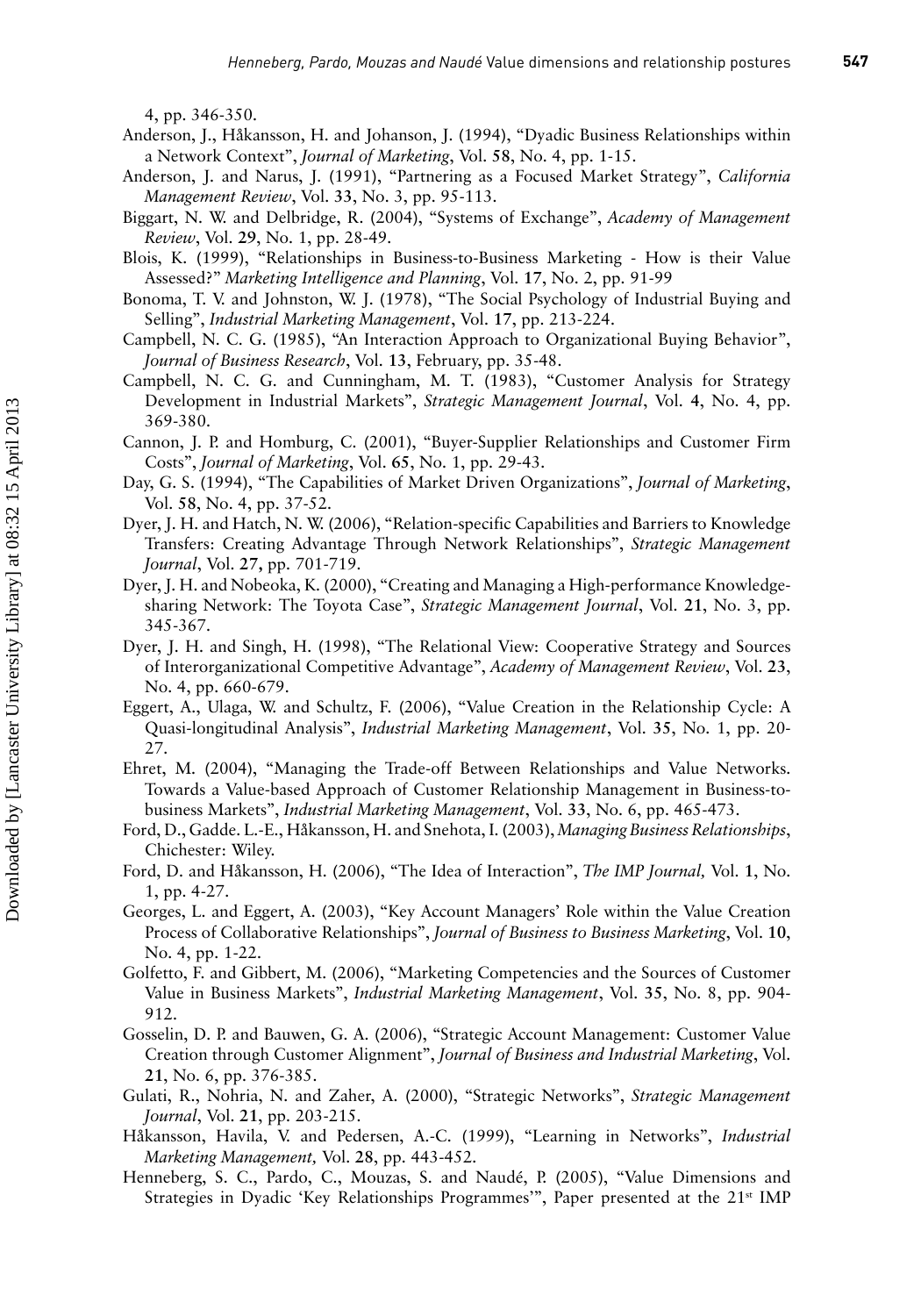Conference, Rotterdam.

- Holbrook, M. B. (1994), "The Nature of Customer Value: An Axiology Customer Value: An A of Services in the Consumption Experience". In: Rust, R. T. and Oliver, R. L. (eds.), *Service Quality: New Directions in Theory and Practice,* Newbury Park, CA: Sage, pp. 21-71.
- Homburg, C., Workman Jr., J. P. and Jensen, O. (2002), "A Configurational Perspective on Key Account Management**",** *Journal of Marketing***,** Vol. **66**, No. 2 (April), pp. 38-60.
- Howard, M., Miemczyk, J. and Graves, A. (2006), "Automotive Supplier Parks: An Imperative for Build-to-Order?", *Journal of Purchasing and Supply Management*", Vol. **12**, No. 2, pp. 91-104.
- Jüttner, U., Godsell, J. and Christopher, M. G. (2006), "Demand Chain Alignment Competence – Delivering Value Through Product Life Cycle Management", *Industrial Marketing Management*, Vol. **35**, No. 8, pp. 989-1001.
- Lambe, C. J., Spekman, R. E. and Hunt, S. D. (2000), "Interimistic Relational Exchange: Conceptulization and Propositional Development", *Journal of the Academy of Marketing Science,* Vol. **28**, No. 2, pp. 212-225.
- Lindgreen A. and Wynstra, F. (2005), "Value in Business Markets: What do we Know? Where are we Going?", *Industrial Marketing Management,* Vol. **34**, No. 7, pp. 732-748.
- McDonald, M. (2000), "Key Account Management: A Domain Review", *The Marketing Review*, Vol. **1**, No. 1, pp. 15-34.
- Missirilian, O. and Calvi, R. (2004), "Key Supplier Manager (KSM): An Emerging Function in Purchasing?", Paper presented at the 20<sup>th</sup> IMP Conference, Copenhagen, September 2004
- Möller, K. E. (2006), "Role of Competence in Creating Customer Value: A Value-creation Logic Approach", *Industrial Marketing Management*, Vol. **35**, No. 8, pp. 913-924.
- Möller, K. E., Rajala, A. and Svahn, S. (2005), "Strategic Business Nets Their Type and Management", *Journal of Business Research*, Vol. **58**, No. 3/4, pp. 1274-1284.
- Möller, K. E. and Törrönen, P. (2003), "Business Suppliers' Value Creation potential: A Capability-based Analysis", *Industrial Marketing Management*, Vol. **32**, No. 2, pp. 109- 118.
- Mouzas, S. and Araujo, L. (2000), "Implementing Programmatic Initiatives in Manufacturer-Retailer Networks", *Industrial Marketing Management*, Vol. **29**, No. 4, pp. 293-303.
- Mouzas, S., Henneberg, S., and Naudé, P. (2007), "Developing Network Insight", *Industrial Marketing Management*, Vol. **37**, No. 2, pp. 167-180.
- Myhr, N. and Spekman, R. E. (2005), "Collaborative Supply-Chain Partnerships Built upon Trust and Electronically Mediated Exchange", *Journal of Business and Industrial Marketing*, Vol. **20**, No. 4/5, pp. 179-186.
- Newman, R.G. (1989), "Single Sourcing: Short-Term Savings versus Long-term Problems", *Journal of Purchasing and Materials Management*, Vol. **25,** No. 2 (Summer), pp. 20-25.
- Ojasalo, J. (2004), "Key Network Management", *Industrial Marketing Management*, Vol. **33**, No. 3, pp. 195-205.
- Pardo, C. (1999), "Key Account Management in the Business-To-Business Field: A French Overview", *Journal of Business and Industrial Marketing*, Vol. **14**, No. 4, pp. 276-290.
- Pardo, C., Henneberg, S. C., Mouzas, S. and Naudé, P. (2006), "Unpicking the Meaning of Value", *European Journal of Marketing*, Vol. **40**, No. 11/12, pp. 1360-1374.
- Parolini, C. (1999), *The Value Net*, Chichester: Wiley.
- Prévot, R. and Spencer, R. (2006), "Supplier Competence Alignment: Cases from the Buyer Perspective in the Brazilian Market", *Industrial Marketing Management*, Vol. **35**, No. 8, pp. 944-960.
- Reid, D. A. and Plank, R. E. (2000), "Business Marketing Comes of Age: A Comprehensive Review of the Literature", *Journal of Business-to-Business Marketing*, Vol. **7,** No. 2/3, pp. 9-185.
- Ritter, T. (1999), "The Networking Company. Antecedents for Coping with Relationships and Networks Effectively", *Industrial Marketing Management*, Vol. **28**, No. 5, pp. 467-479.
- Ritter, T. and Gemünden, H. G. (2003), "Network Competence: Its Impact on Innovation Success and Its Antecedents", *Journal of Business Research*, Vol. **56**, No. 9, pp. 745-755.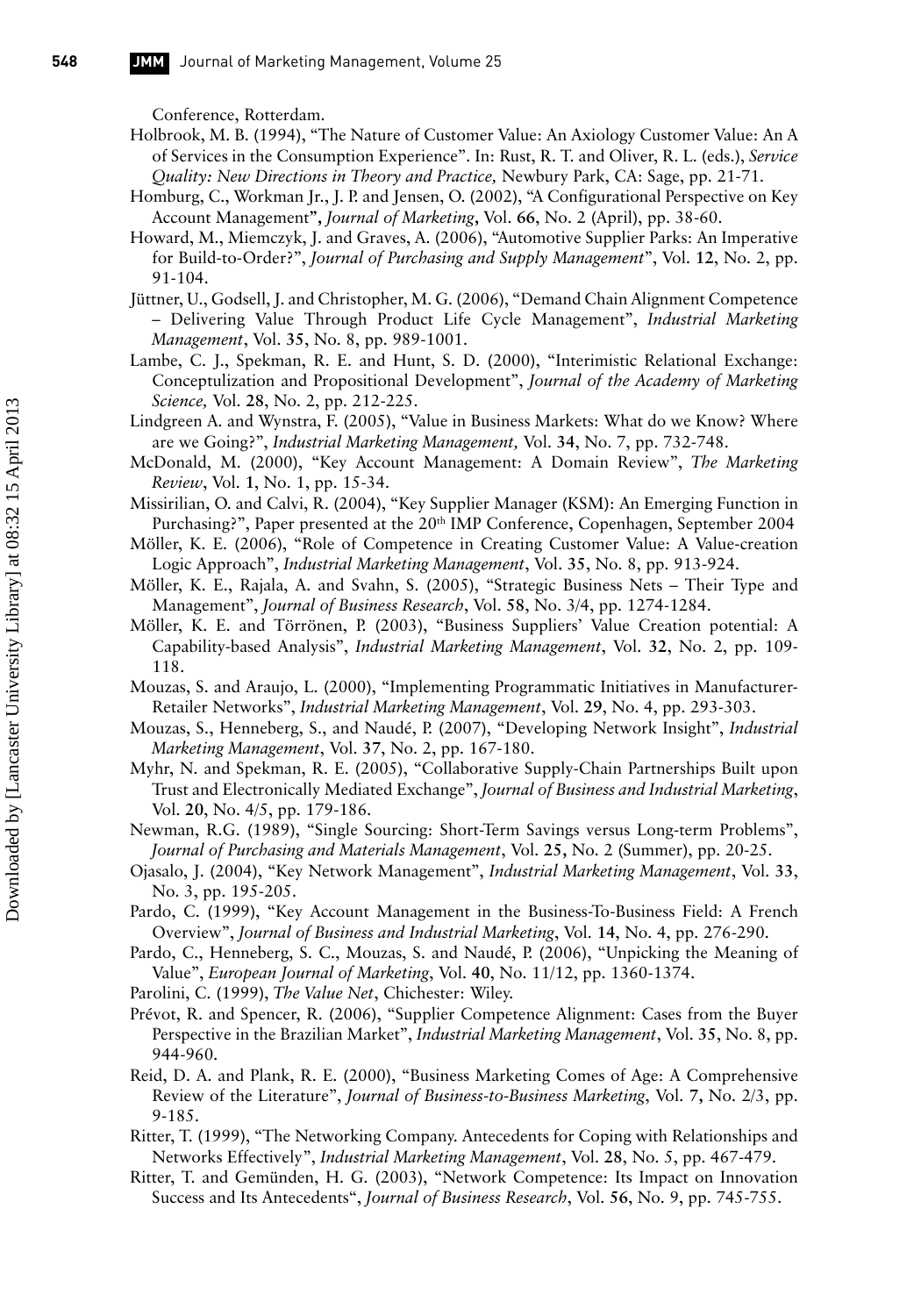- Ritter, T., Wilkinson, I. F. and Johnston, W. J. (2004), "Managing in Complex Business Networks", *Industrial Marketing Management*, Vol. **33**, No. 3, pp. 175-183.
- Shapiro, B. P. and Moriarty, R. T., (1982), "National Account Management; Emerging Insights," MSI Report, No. 82-100, Cambridge, MA.
- Sheth, J. N. and Sharma, A. (1997), "Supplier Relationships: Emerging Issues and Challenges", *Industrial Marketing Management*, Vol. **26**, No. 2, pp. 91-100.
- Srivastava, R. K., Faehy, L. and Christensen, H. K. (2001), "The Resource-based View of Marketing: The Role of Market-based Assets in Gaining Competitive Advantage", *Journal of Management*, Vol. **27**, No. 6, pp. 777-802.
- Stevenson, T. H. (1980), "Classifying a Customer as a National Account", *Industrial Marketing Management,* Vol. **9**, No. 2, pp. 133-136.
- Stevenson, T. H. and Page A. L. (1979), "The Adoption of National Account Marketing by Industrial Firms", *Industrial Marketing Management*, Vol. **8**, No. 1, pp. 94-100.
- Ulaga, W. (2003), "Capturing Value Creation in Business Relationships: A Customer Perspective", *Industrial Marketing Management*, Vol. **32**, No. 8, pp. 677-693.
- Ulaga, W. and Eggert, A. (2005), "Relationship Value in Business Markets: The Construct and Its Dimensions", *Journal of Business-to-Business Marketing*, Vol. **12**, No. 1, pp. 73-99.
- Ulaga, W. and Eggert, A. (2006), "Value-based Differentiation in Business Relationships: Gaining and Sustaining Key Supplier Status", *Journal of Marketing*, Vol. **70**, No. 1, pp. 119-136.
- Vargo, S. L. and Lusch, R. F. (2004), "Evolving to a New Dominant Logic for Marketing", *Journal of Marketing*, Vol. **68**, No. 1, pp. 1-17.
- Wagner, S. M and Hoegl, M. (2006), "Involving Suppliers in Product Development: Insights from R&D Directors and Project Managers", *Industrial Marketing Managemen*t, Vol. **35**, No. 8, pp. 936-943.
- Walter, A., Müller, T. A., Helfert, G. and Ritter, T. (2003), "Functions of Industrial Supplier Relationships and Their Impact on Relationship Quality", *Industrial Marketing Management*, Vol. **32**, No. 2, pp. 159-169.
- Walter, A., Ritter, T. and Gemünden, H. G. (2001), "Value Creation in Customer-Supplier Relationships - Theoretical Considerations and Empirical Results from a Supplier's Perspective", *Industrial Marketing Management*, Vol. **30**, No. 4, pp. 365-377.
- Wengler, S., Ehret, M. and Saab, S. (2006), "Implementation of Key Account Management: Who, Why, and How? An Exploratory Study of the Current Implementation of Key Account Programs", *Industrial Marketing Management*, Vol. **35**, pp. 103-112.
- Weilbaker, D. C. and Weeks, W. A. (1997), "The Evolution of National Account Management: A Literature Perspective", *Journal of Personal Selling & Sales Management*, Vol. **17**, No. 4, pp. 49-59.
- Wilson, D. (1978), "Dyadic Interactions: Some Conceptualisations". In: Bonoma, T. V. and Zaltman, G. (eds.), *Organizational Buying Behavior*, American Marketing Association, pp. 31-48.
- Wilson, K., Speare, N. and Reese, S. (2002), *Successful Global Account Management*, London: Kogan Page.

#### ABOUT THE AUTHORS AND CORRESPONDENCE

*Stephan C. Henneberg* is Senior Lecturer in Marketing at Manchester Business School, University of Manchester, UK. He obtained his Ph.D. in Marketing from the University of Cambridge, Judge Business School. His current research interests are in the areas of strategic marketing, relational marketing, business networks, consumer behaviour, and social and political marketing.